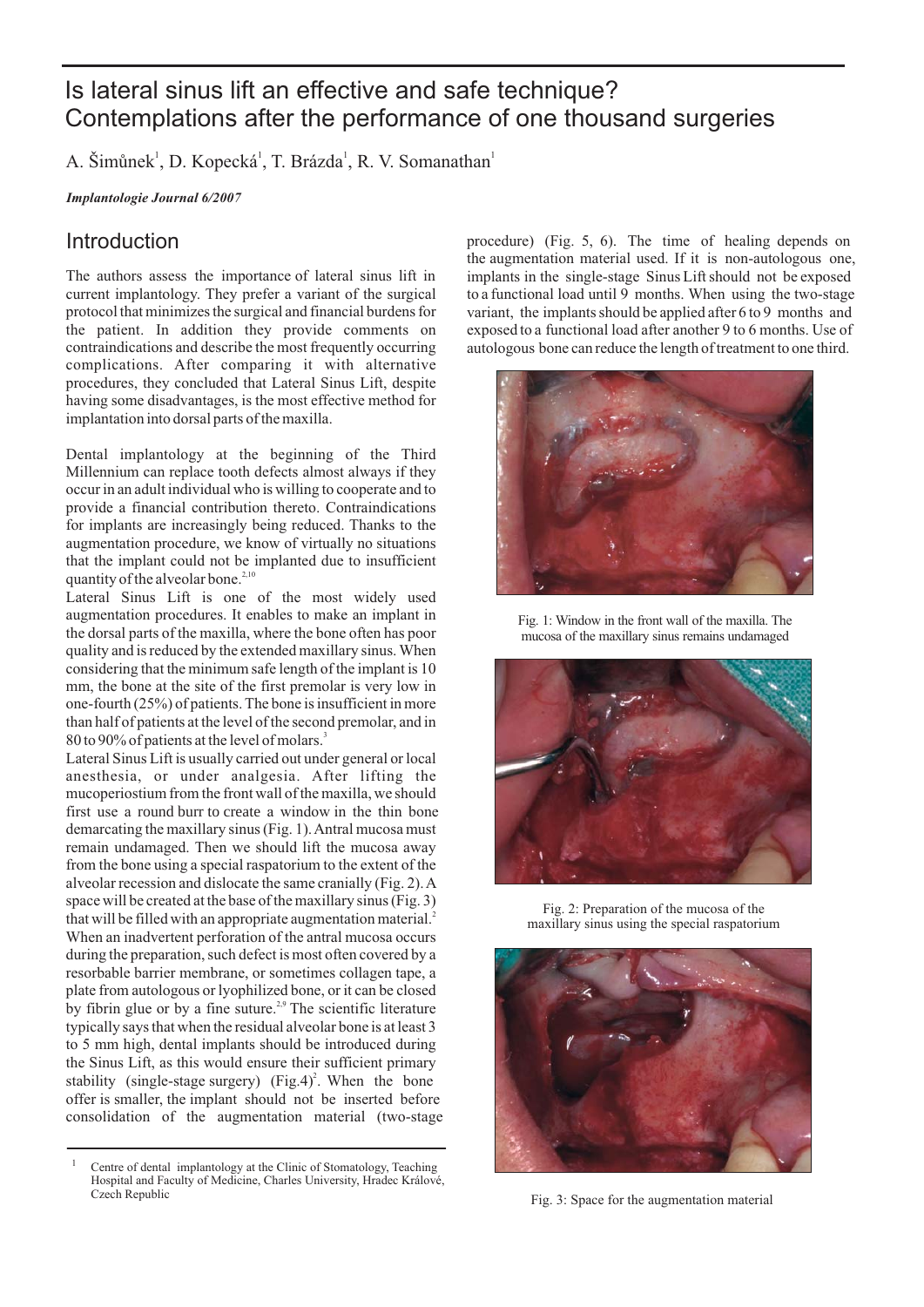

Fig. 4: Single-stage Sinus Lift



Fig. 5: Expanded maxillary sinus makes the common implantation impossible



Fig. 6: Two-stage Sinus Lift in a patient from Fig. 5. A situation before the implantation

The objective of the work is to present our own experience with sinus lift surgery, describe its risks, most frequent complications and to evaluate the effectiveness of the procedure. This contemplation is based on the evaluation of results from one thousand lateral sinus lift surgeries that were performed from October 1995 until April 2007 at the authors' facility. A total of 2056 Impladent implants (Lasak, Ltd., Czech Republic)<sup>5</sup> and 232 Replace Select Tapered implants (Nobel Biocare, Sweden) were inserted into the augmented bone.

# Surgical Protocol

Lateral Sinus Lift can be performed in many variants, characterized for example by type of anesthesia, method of bone preparation, selection of augmentation material, number of surgery phases, surface of implants or length of

healing period.<sup>2</sup> These factors have an influence on the rate of treatment, surgical load for patients, length of convalescence period, frequency of complications, and price of procedure. We consider the following surgical protocol to be optimal in terms of usual clinical practice. The protocol is adjusted to minimize the invasiveness of the procedure, risk of complications and financial burden for the patients. The said surgical protocol is characterized by the following parameters:

|                               | regimen: outpatient                            |
|-------------------------------|------------------------------------------------|
| anesthesia: local             |                                                |
| bone preparation:             | round surgical burr, diamond burr              |
| augmentation material:        | non-autologous                                 |
| type of surgery:              | single stage                                   |
| dental implants:              | hydroxyapatite coated                          |
|                               | bone window coverage: without barrier membrane |
| healing period: 6 to 9 months |                                                |

Simplifying the procedure is the priority. Therefore, local anesthesia is fully sufficient when the surgery procedure is performed quickly. The use of a high-performance bone burr with a diameter of 3 mm (40000 revolutions per minute), which should be replaced at the end with a gentle, albeit less effective diamond ball of the identical diameter, reduces the time needed for the creation of the bone window to 1 to 3 minutes (Fig. 7, 8). The surgery as a whole including the implantation takes 30 to 40 minutes and is very well tolerated by patients. An unquestionable advantage is if the surgery is performed by a maxillofacial surgeon, as the procedure falls under the discipline of maxillofacial surgery rather than general dentistry.

Use of non-autologous augmentation material only substantially reduces the operative burden for the patient, although sometimes at the expense of longer in-growth period. Deproteinized bovine bone or beta-tricalcium phosphate are preferred materials.<sup>6</sup> Addition of a small quantity of autologous bone (such as from tuber maxillae) has no positive influence on the augmentation effect.<sup>4,6</sup> According to the authors, limited indications of single-stage Sinus Lift for alveoli higher than 3 to 5 mm is not justified, as it is contradictory to the commonly published opinions of experts.<sup>2</sup> Publications that prove this statement are currently under preparation.



Fig. 7: A larger part of the preparation can be performed by a high-performance surgical burr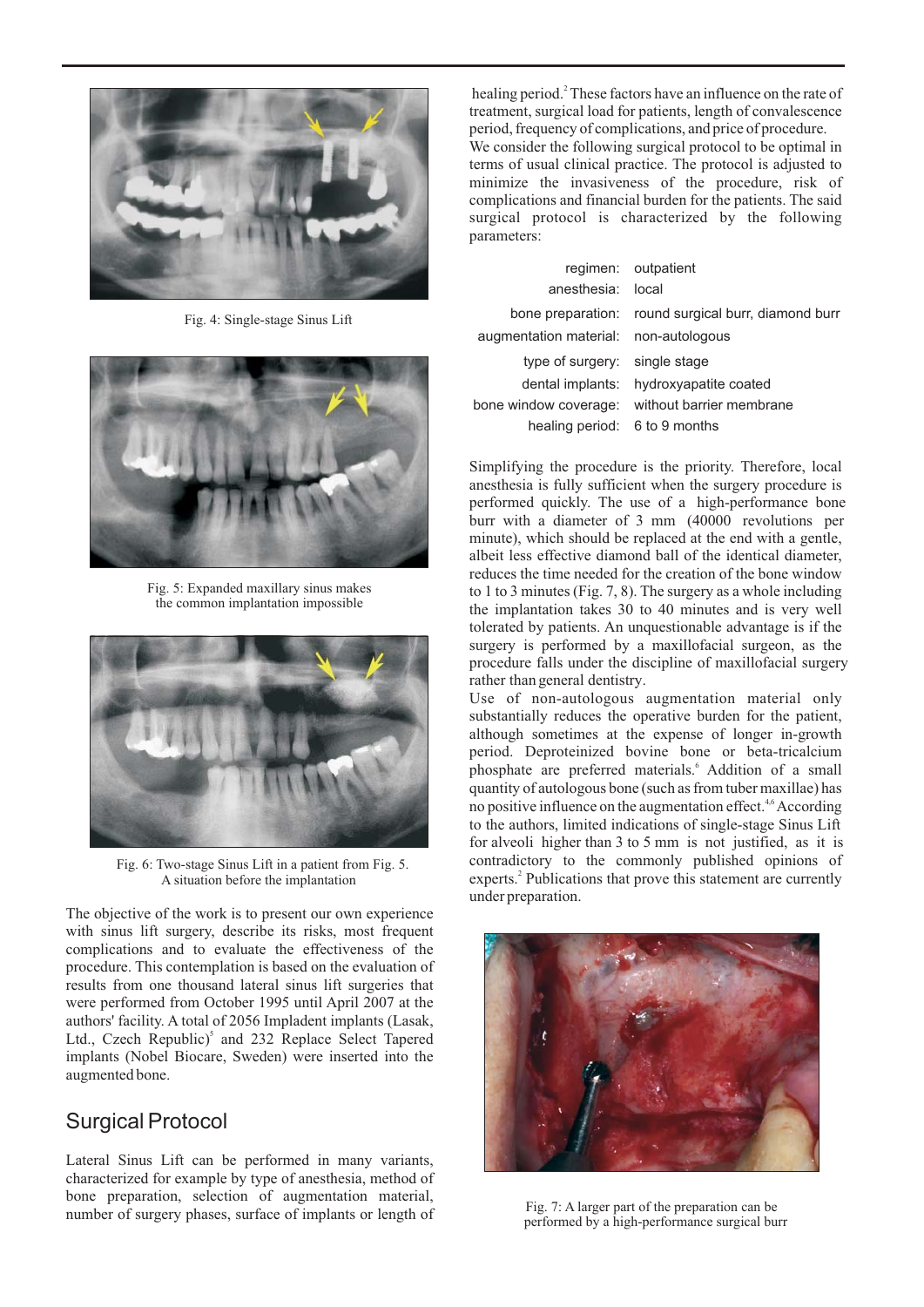Single-stage variant of Sinus Lift is more beneficial in all aspects (Fig. 9). The standard healing period is 9 months and can be reduced to 6 months depending on the height of the alveolus.According to the experience of the authors, the rate of non-osseointegration for hydroxyapatite-coated implants is significantly lower compared to the implants with textured titanium surfaces $1,8}$ . Use of a barrier membrane to cover the bone window is unnecessary. It is beneficial to apply medicines against the postoperative swelling, such as dexamethasone in the dose of 8 mg intravenously before the procedure and 0.75 mg twice daily orally for the subsequent 3 days.



Fig. 8: Completion of the preparation using the diamond burr that is gentler to the antral mucosa



Fig. 9:Single-stage Sinus Lift. Deproteinized bovine bone with Impladent implants (Lasak, Czech Republic)

## **Contraindications**

Disorders and conditions that contraindicate the Sinus Lift have not been fully defined yet.<sup>2</sup> We would like to add the following remarks on the generally known and recognized rules:

1. Purulent exudate in the maxillary sinus is the most frequently occurring contraindication of Sinus Lift. Empyema, whether asymptomatic or not, is an absolute, though temporary, contraindication.

2. Situation after Caldwell-Luc operation usually makes the Sinus Lift highly difficult or impossible. Scar tissue cannot be treated as physiological mucosal lining.

3. If the patient reports a history of acute sinusitis and the cause thereof has not been eliminated, the augmentation may increase the proneness to further attacks of inflammation. The patient must be informed to this respect.

4. Chronic sinusitis does not complicate the Sinus Lift. On the contrary hyperplastic antral mucosa is increased mechanical resistance, which facilitates the preparation.

5. Mild osteoporosis is not considered to be contraindication, while moderate forms of this disease require prolongation of the healing period up to 12 months. We never performed surgery in case of severe osteoporosis.

6. Concurrent treatment with anti-aggregation drugs causes no life-threatening bleeding. Nevertheless it is recommended to discontinue such treatment subject to an agreement with the treating physician. Dose reduction is required in case of concurrent treatment with anticoagulants (the borderline level is INR 1.8). If not realistic, the patient should be transferred to low-molecular heparin.

7. Inhalation or superficial application of corticoids has no influence on the effects of surgery, as the absorbed dose of the medication is low.

8. Age itself is not a contraindication.

9. Controlled diabetes mellitus is not considered to be a contraindication, independently of the type of treatment.

10.We don't agree with the frequently occurring statement that heavy smokers have a thin mucous lining of the maxillary sinus, that is highly prone to perforation during the surgery. 2

### **Complications**

The following list contains notes on the most significant complication of Sinus Lift. Serious complications are very rare, while the occurrence of the other complications corresponds to the character of the procedure and is acceptable for both the patient and the surgeon.

1. By far the most frequently occurring complication is perforation of mucosa of the maxillary sinus during the surgery. If not closed spontaneously, we should use oxycellulose mesh (Surgicel, Johnson & Johnson) for coverage. This original procedure is fast, cheap and reliable, and was repeatedly published by the authors (Figures 10, 11)<sup>7,9</sup>. In emergency, the mesh can be used to reconstruct the entire ceiling of the augmented space.

2. Acute sinusitis is the most serious complication. It is most frequently caused by infection of the augmentation material during the surgery. It has dramatic manifestations and requires revision surgery of the maxillary sinus under general



Fig. 10: Mucosal perforation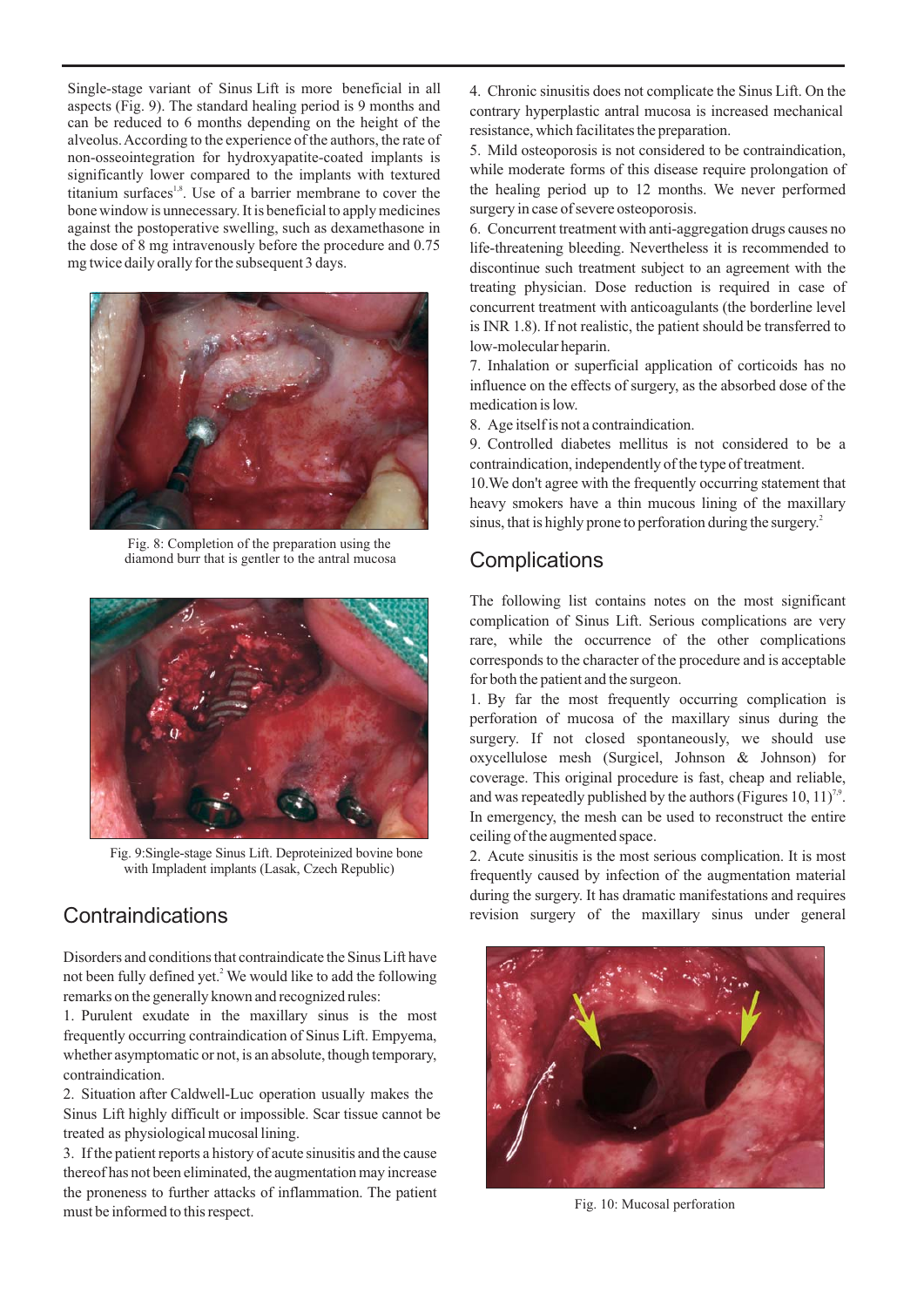anesthesia with the removal of all foreign bodies. It is a quite rarely occurring episode, that had the occurrence of 0.1% in the presented group of patients.

3. Mild purulent exudate from a dehiscent mucosal wound accompanied by swelling, pain and subfebrile conditions, is not a big threat. It can be usually managed by irrigations and antibiotic therapy.

4. From time to time, we observe second intention healing, which represents no big risk for the effectiveness of the procedure. If the bone window is situated too close to the mucosal incision, or if the augmentation material is too much compressed, the augmentation material can be liberated from the wound. In this case, it is recommended to use antibiotic treatment and try to apply a secondary suture.

5. Postoperative hematoma is observed mostly in older females (Fig 12). It has annoying effects in esthetic terms but usually resorbs within two weeks.

6. Primary failure (non-osseointegration) of the implant remains a very rare event in hydroxyapatite-coated fixtures (1.4% in our group vs. 0.6% in implants into non-augmented bone). Long-term success is not significantly different from that of usual implantations.



oxycellulose mesh takes less than a minute



Fig. 12: Esthetically annoying postoperative hematoma

### Evaluation of the Method

Sinus Lift is not an ideal technique in terms of advanced implantology that is characterized by efforts for easier and more rapid treatment. Relatively high invasiveness compared to simple implantation, need for great erudition of the surgeon, impossibility to correct vertical atrophy of the alveolar crest in the oral direction, financial burden, and especially prolonged healing period, are obvious handicaps.

However, alternative methods intended for implantation into dorsal parts of the maxilla also have some disadvantages. A limited effectiveness of the interal Sinus Lift, significantly lower reliability of tuberal or pterygoidal implants and invasivity zygoma implants are also significant shortcomings. Onlay augmentation by an extraoral bone graft is barely applicable common practice as it is difficult and invasive. A guided bone regeneration that elevates the alveolar process is accompanied by a disproportionately high number of complications and failures. Special short, large diameter implants cannot be always used and their long-term success rate has not been sufficiently confirmed. Management of a free-end situation with long distal cantilever is beyond the lege artis procedure. Sinus Lift is the only technique that enables the use of sufficiently long and optimally localized implants. Therefore we prefer Sinus Lift over any other techniques.

#### **Conclusion**

Lateral sinus lift, despite having some disadvantages, such as in particular high demands on both surgeon and the patient and longer healing period, is in most cases the best available solution for insufficient quantity of the alveolar bone during the implantation into the dorsal parts of the maxilla. Its role in current dental implantology is still non-replaceable. The invasiveness of the procedure can be substantially reduced when performed by an experienced surgeon using the presented surgical protocol. The risk of complications remains low. Fig. 11: Treatment of perforation from Figure 10 using